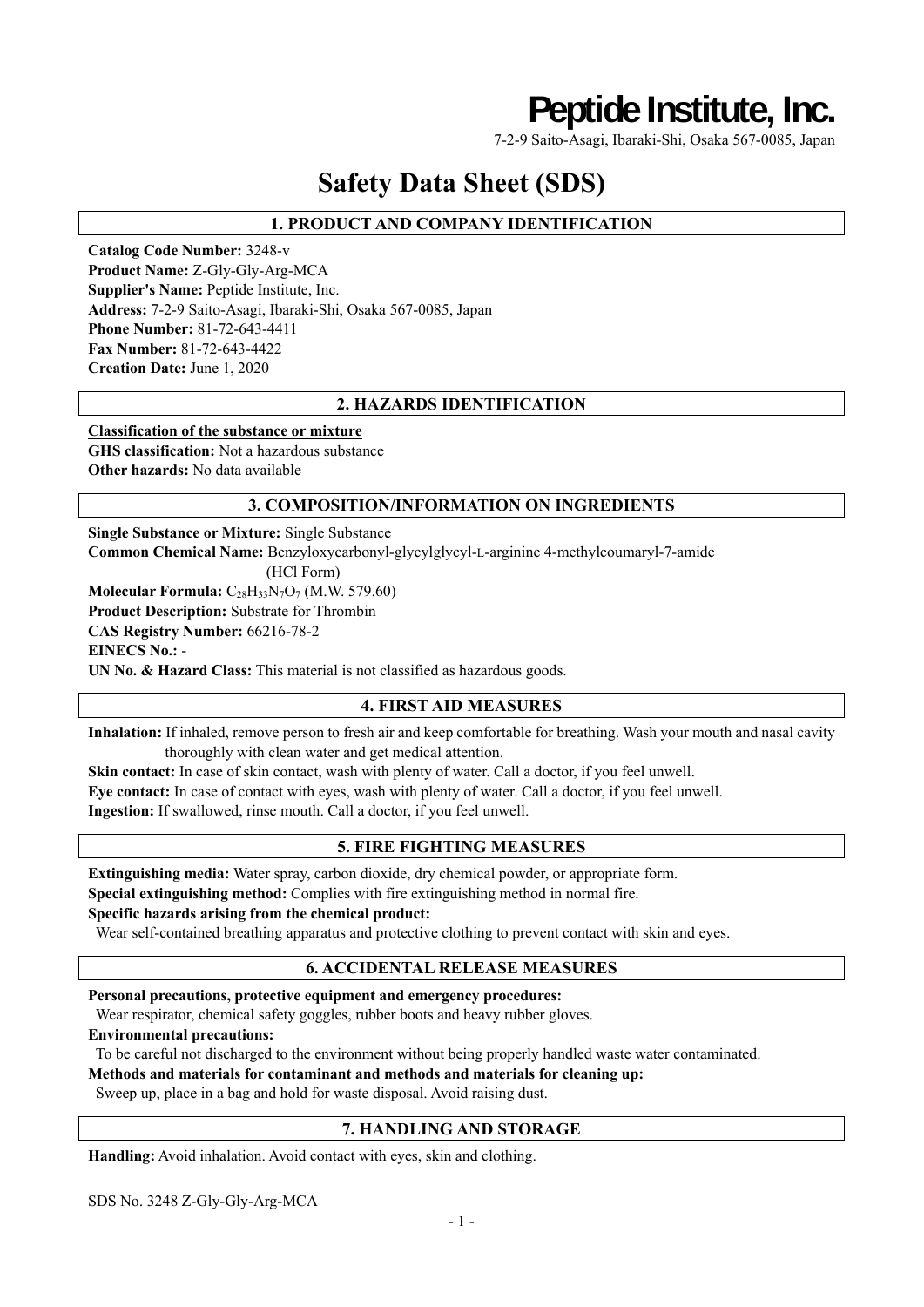# **Peptide Institute, Inc.**

7-2-9 Saito-Asagi, Ibaraki-Shi, Osaka 567-0085, Japan

**Storage:** Keep container tightly closed. Store in a cool dry place. Recommended Storage -20 °C.

### **8. EXPOSURE CONTROLS/PERSONAL PROTECTION**

**Engineering controls:** No data available **Exposure limits:** No data available

### **Personal protective equipment:**

Wear appropriate respirator, chemical-resistant gloves, safety goggles, other protective clothing.

### **9. PHYSICAL AND CHEMICAL PROPERTIES**

**Appearance and Odor:** Powder **Reactivity in Water:** No reactivity **Solubility:** Soluble in H<sub>2</sub>O

### **10. STABILITY AND REACTIVITY**

**Stability:** No data available **Reactivity:** No data available

### **11. TOXICOLOGICAL INFORMATION**

**Acute toxicity:** No data available **Skin irritation/corrosion:** No data available **Serious eye damage/ irritation:** No data available **Respiratory or skin sensitization:** No data available **Reproductive cell mutagenicity:** No data available **Carcinogenicity:** No data available **Reproductive toxicity:** No data available **STOT-single exposure:** No data available **STOT-repeated exposure:** No data available **Aspiration hazard:** No data available

### **12. ECOLOGICAL INFORMATION**

**Ecotoxicity:** No data available **Persistence and degradability:** No data available **Bioaccumulative potential:** No data available **Mobility in soil:** No data available

## **13. DISPOSAL CONSIDERATIONS**

Observe all federal, state and local environmental regulations. Dissolve or mix the material with a combustible solvent and burn in a chemical incinerator equipped with an afterburner and scrubber.

# **14. TRANSPORT INFORMATION**

**UN number and UN classification:** This material is not classified as hazardous goods.

### **15. REGULATORY INFORMATION**

Not applicable.

Caution: The chemical, physical and toxicological properties of this product have not been thoroughly investigated. Exercise due care.